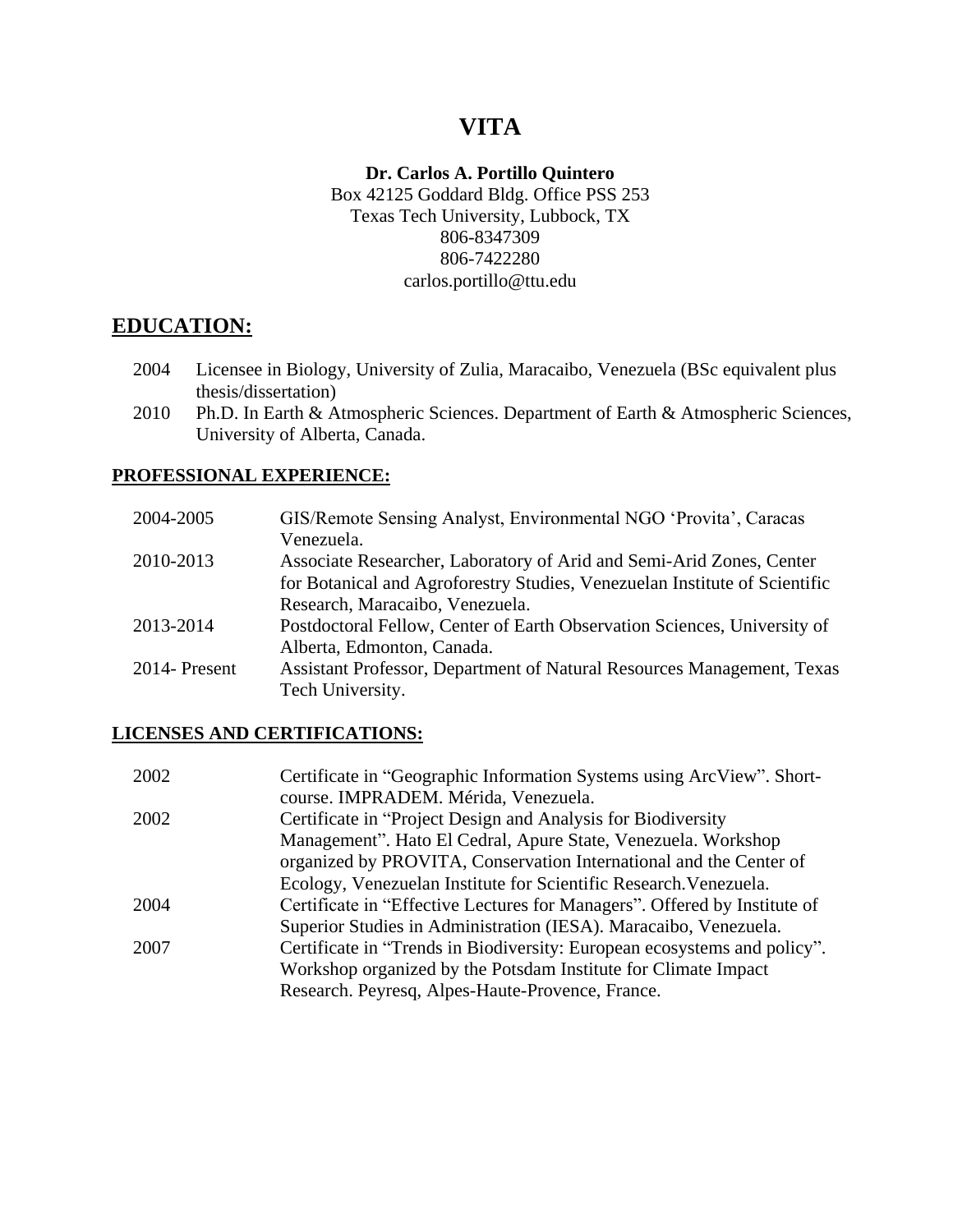### **INTERNATIONAL EXPERIENCE: (Career)**

| 2007-2008        | PhD thesis Fieldwork in Brazil, Panama and Venezuela (8 months)          |
|------------------|--------------------------------------------------------------------------|
|                  | duration in total).                                                      |
| 2013-2014        | Postdoctoral fieldwork conducted in tropical dry forests in Guanacaste   |
|                  | Conservation Area, Costa Rica and Boreal Forests in Northern Alberta,    |
|                  | Canada.                                                                  |
| $2019$ - Present | External Graduate Student Advisor & Research Collaborator. Department    |
|                  | of Natural Resources. Center for Scientific Research of Yucatan, Mexico. |

# **MEMBERSHIP IN PROFESSIONAL AND HONORARY SOCIETIES:**

### Professional:

- 1. Ecological Society of America; 2015 to present.
- 2. International Union for the Conservation of Nature (IUCN), Commission on Ecosystem Management; 2017 to present.
- 3. Global Land Programme; 2017 to present.

### **HONORS AND AWARDS:**

#### Honors:

1. STEM Teaching, Engagement & Pedagogy (STEP) Fellowship, Texas Tech University, University. (September 1, 2016).

### Awards:

- 1. 2007 J Gordin Kaplan Award. Faculty of Graduate Studies and Research, University of Alberta, Canada.
- 2. 2006 Eugene Brody Scholarship in recognition of academic excellence as a graduate student. Faculty of Graduate Studies and Research, University of Alberta, Canada.
- 3. 2006 Vega Graduate Scholarship in recognition of academic excellence as a graduate
- student. Faculty of Graduate Studies and Research, University of Alberta, Canada.
- 4. 2006 Graduate Teaching Assistant Award in recognition of excellence in teaching as a graduate student. University Teaching Services, University of Alberta, Canada.

#### **AREA OF EXPERTISE:** Ecosystem Monitoring, Geographic Information Systems, Remote Sensing.

### **PUBLICATIONS1,2 :**

 $\overline{\phantom{a}}$ 

### **Book Chapters: total of 10**

1. Chong, M. M., K. Dutchak, J. Gamon, Y. Huang, M. Kalácska, D. Lawrence, **C. Portillo-Quintero**, J. P. Rodríguez y A. Sánchez-Azofeifa (2008) Remote Sensing. Páginas 47- 80 En: J. M. Nassar, J. P. Rodríguez, A. Sánchez-Azofeifa, T. Garvin y M.

<sup>&</sup>lt;sup>1</sup> TTU graduate students with an asterisk  $(*)$ .

<sup>2</sup> Name of Tenure Applicant in **bold**.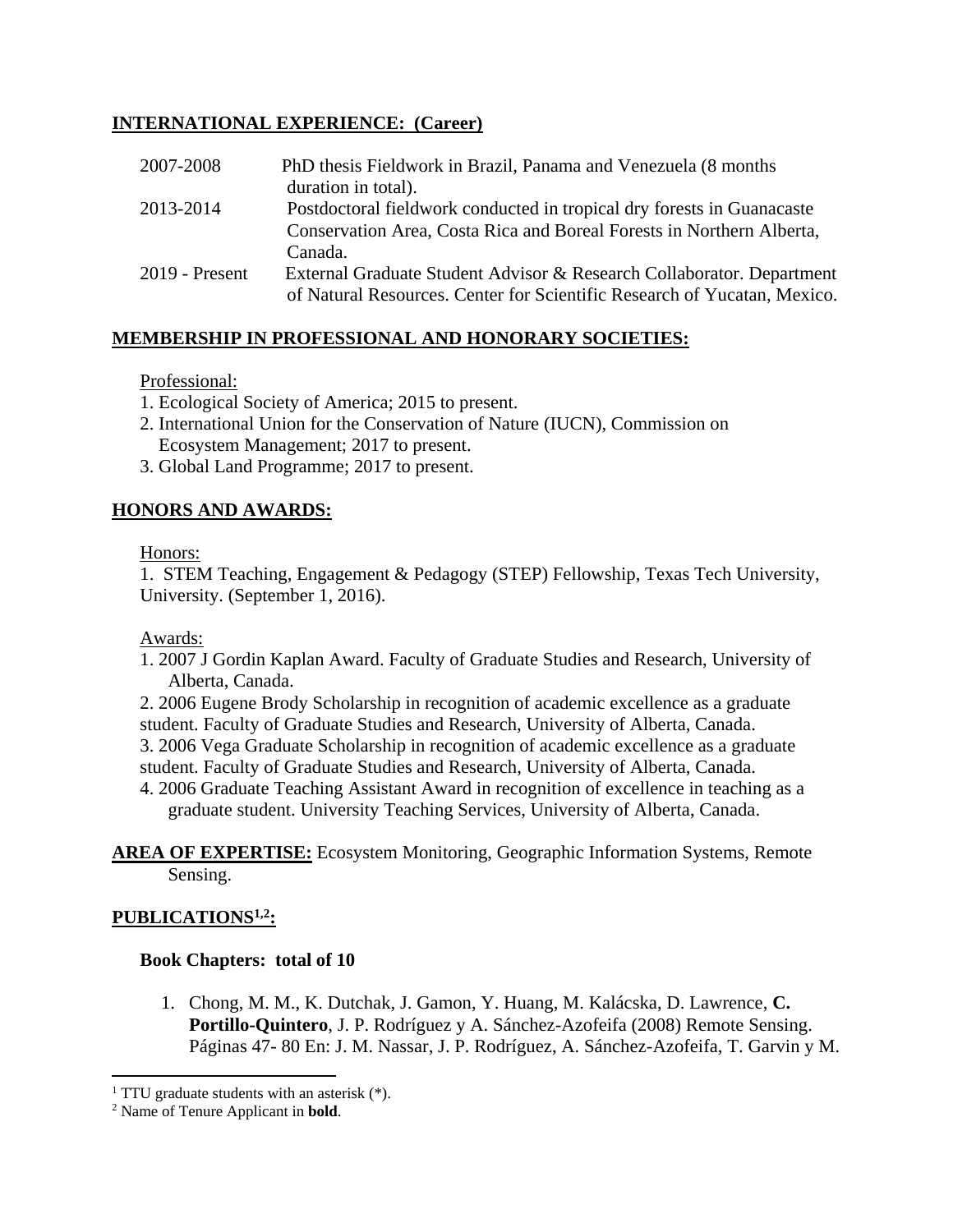Quesada, editores. Manual of Methods: Human, Ecological and Biophysical Dimensions of Tropical Dry Forests. Ediciones IVIC, Instituto Venezolano de Investigaciones Científicas (IVIC), Caracas, Venezuela.

- 2. Wright, SJ, HC Muller-Landau, GA Sanchez-Azofeifa, **C. Portillo-Quintero** and D Davies. (2009). The future of Southeast Asian forests and their species. Pages 91-104 in N. Stacey, B. Campbell, G. Boggs and W. Steffen, editors. Prepare for impact: When people and the environment collide in the tropics. Charles Darwin University Press, Darwin, Australia.
- 3. **Portillo-Quintero, C**, Lacabana, P. Carrasquel, F. (2010) Study Case: Conversion trends of tropical forests of the Venezuelan Central Cordillera. Red Book of Venezuelan Ecosystems. Asociación Civil PROVITA. Pp 239-244. Carcas, Venezuela.
- 4. Hernández, M. & **Portillo-Quintero, C.** (2010) Study Case: Conversion trends of the tropical forests of northern Perija mountains. Red Book of Venezuelan Ecosystems. Asociación Civil PROVITA. Pp 257-262. Caracas, Venezuela.
- 5. Sanchez-Azofeifa, G.A. & **Portillo-Quintero, C.** (2011) Extent and Drivers of Change of Neotropical Dry Forest. Pages 45-57 in Dirzo, R., Mooney, H & Ceballos, G. Eds. Seasonally Dry Tropical Forests. Stanford University Centre for Latin American Studies and Universidad Autonomy de Mexico. Standford University Press.
- 6. Calvo-Alvarado J. C., Sánchez-Azofeifa G. A., and **Portillo-Quintero C**. (2013). Neotropical Seasonally Dry Forests. In: Encyclopedia of Biodiversity. (2nd ed.). Levin S. (Ed.), pp.488–500. Academic Press, Princeton University, New Jersey
- 7. Lehman SM, Vié J-C, Norconk MA, **Portillo-Quintero C**, Urbani B. (2013). The Guyana Shield: Venezuela and the Guyanas. In: Veiga LM, Barnett AA, Ferrari SF, Norconk MA, editors. Evolutionary biology and conservation of titis, sakis and uacaris. Cambridge: Cambridge University Press. p 311–319.
- 8. Yumi Oki, Arturo Sánchez-Azofeifa, **Carlos Portillo-Quintero**, Payri Yamarte-Loreto, and Geraldo Wilson Fernandes. (2014) Carbon Dioxide Enrichment Effects in the Spectral Signature of Lianas and Tree Species from Tropical Dry Forests. In: Tropical Dry Forests in the Americas: Ecology, Conservation and Management (First Edition ed.). CRC Press.
- 9. **Portillo Quintero, C**., Sanchez, A., Espirito-Santo, M. (2014). Edge Influence on canopy openness and understory microclimate in two neotropical dry forest fragments. In: Tropical Dry Forests in the Americas: Ecology, Conservation and Management (First Edition ed.). CRC Press.
- 10. Urbani B & **C Portillo-Quintero** (2018) Considerations about the distribution and conservation of primates of the Venezuelan Guayana. (Consideraciones sobre la distribución y estado de conservación de los primates de la Guayana venezolana). In: Urbani B, Kowalewski M, Cunha RGT, de la Torre S & L Cortés-Ortiz (eds.) La primatología en Latinoamérica 2 – A primatologia na America Latina 2. Tomo II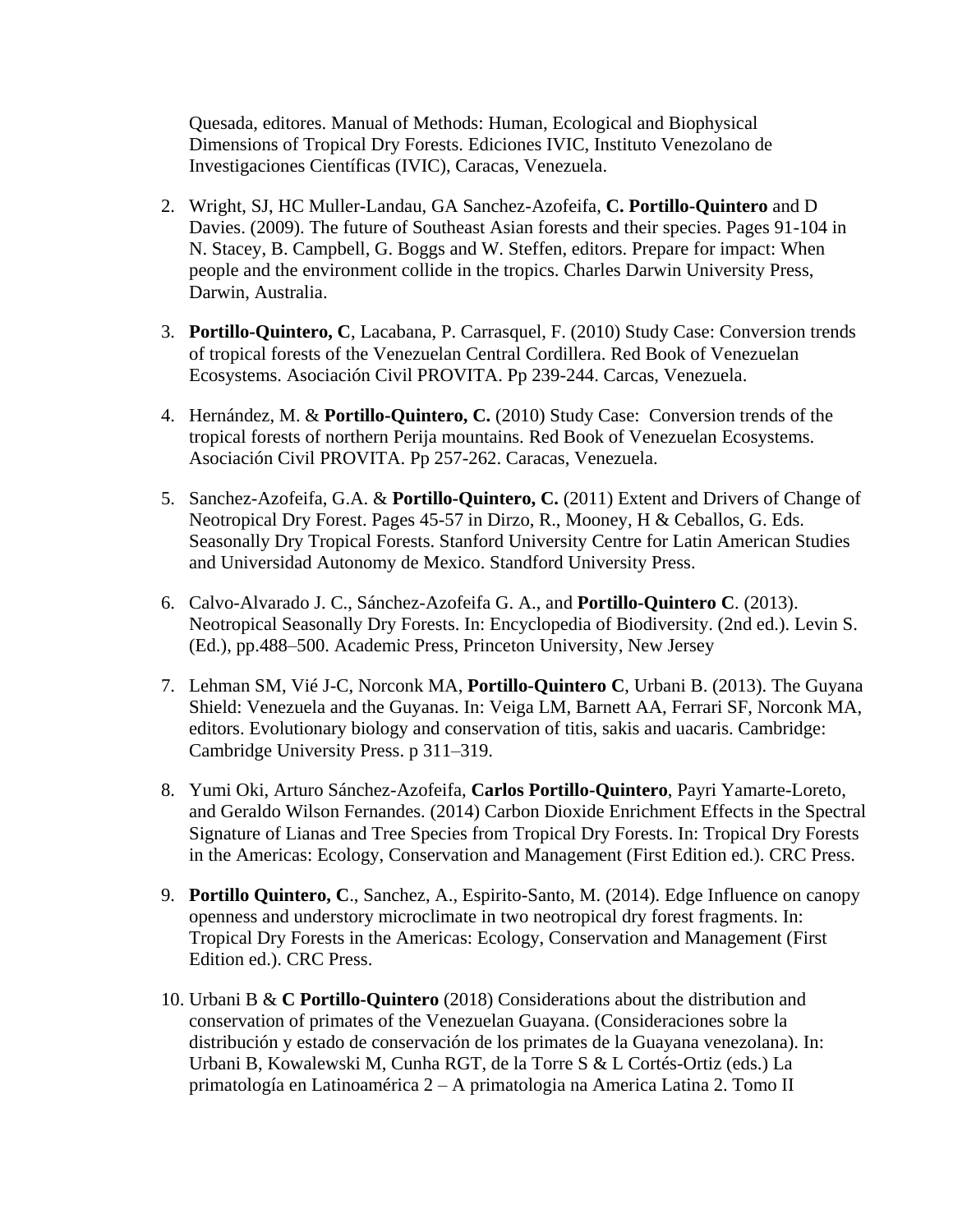Costa Rica-Venezuela. Ediciones IVIC. Instituto Venezolano de Investigaciones Cientícas (IVIC). Caracas, Venezuela. Pp. 677-689.

#### **Refereed Journals:**

**Total published: 19 Submitted: 1 Under review by co-authors: 4 In press: 0.**

**Published: \*** supervised or co-supervised TTU students

- 1. Fajardo, L., V. González, J. M. Nassar, P. Lacabana, **C. A. Portillo**, F. Carrasquel & J.P. Rodríguez (2005) Tropical Dry Forests of Venezuela: characterization and current conservation status. *Biotropica* 37:531-546. (**Impact Factor: 2.28)**
- 2. Wright, S.J., Sanchez-Azofeifa, G.A., **Portillo-Quintero, C**., Davies, D. (2007) Poverty and corruption compromise tropical forest reserves. *Ecological Applications*, 17(5), 2007,pp.1259-1266. (**Impact Factor: 4.39)**
- 3. Rojas-Runjaic,F.; **Portillo-Quintero, C**. & Borges A. (2008) Un nuevo escorpión del género Ananteris Thorell, 1891 (Scorpiones, Buthidae) para la Sierra de Perijá, Venezuela. Memorias de la Fundación La Salle. 169:65-81. (**National journal, peer reviewed, no impact factor available)**
- 4. J. P. Rodríguez, J. M. Nassar, K. M. Rodríguez-Clark, I. Zager, **C. Portillo-Quintero**, F. Carrasquel, and S. Zambrano.(2008) The human dimensions of Venezuelan tropical dry forests. *Environmental Conservation* 35:311-318 (**Impact Factor: 2.29])**
- 5. **Portillo-Quintero C**. & Sanchez A. (2010) Extent and Conservation of tropical dry forests in the Americas. *Biological Conservation* 143:144-155. (**Impact Factor: 4.86)**
- 6. Avila-Cabadilla LD, Sanchez-Azofeifa GA, Stoner KE, Alvarez-Añorve MY, Quesada M, **Portillo-Quintero, CA**. (2012) Local and Landscape Factors Determining Occurrence of Phyllostomid Bats in Tropical Secondary Forests. *PLOS One* 7(4): e35228. doi:10.1371/journal.pone.0035228 **(Impact Factor: 2.76)**
- 7. **Portillo-Quintero, C**., Larreal, J. Gonzalez, I., Sanchez, A. and Valbuena, C. (2012) Forest cover and deforestation patterns in the Northern Andes (Lake Maracaibo Basin): a synoptic assessment using MODIS and Landsat imagery. *Applied Geography*, 35:152- 163. (**Impact Factor: 4.02)**
- 8. Larreal, J.T.; Rivas, G.A., **Portillo-Quintero, C**.; Barros, T. (2012) Squamata reptiles of a fragment of tropical dry forest in northwestern Venezuela (Lake Maracaibo Region). Check List 8 (6):1220-1224.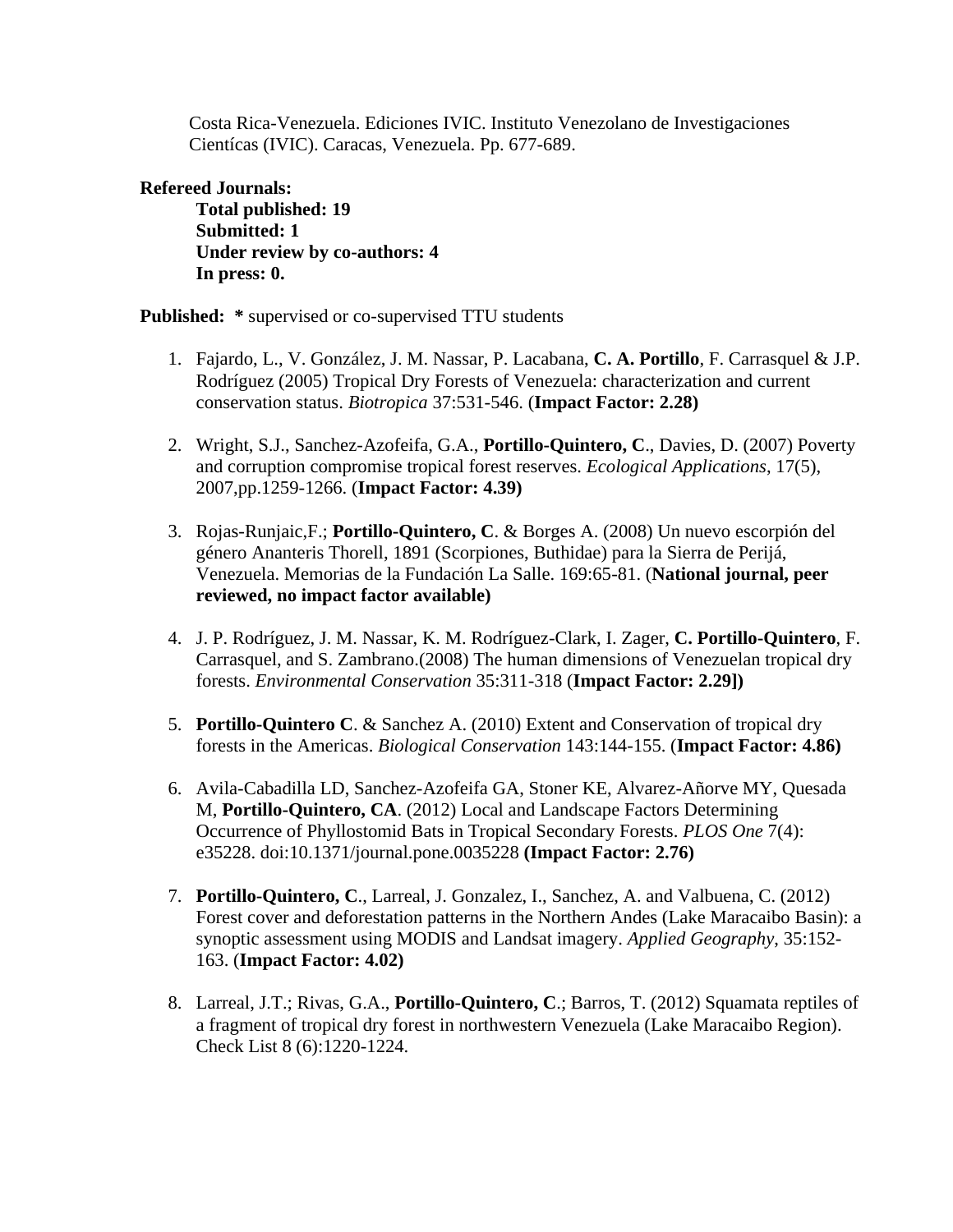- 9. Arias, J.C., Stauffer, F. & **Portillo-Quintero, C**. (2013) Catalogo de colecciones de Palmas (Arecaceae) del estado Zulia. Pittieria 37:09-27 **(National journal, peerreviewed, No Impact Factor available)**
- 10. **Portillo-Quintero, C**., Sanchez-Azofeifa, G.A.; Espirito-Santo M.M. (2013) Monitoring deforestation with MODIS Active Fires in Neotropical dry forests: an analysis of local scale assessments in Mexico, Brazil and Bolivia. Journal of Arid Environments 97:150- 159. (**Impact Factor: 2.20)**
- 11. **Portillo-Quintero, C**.; Sanchez-Azofeifa, A.; Culvenor, D. (2014) Using VEGNET In-Situ Monitoring Lidar (IML) to capture dynamics of Plant Area Index, structure and phenology in Aspen Parkland Forests in Alberta, Canada. *Forests*, 5(5), 1053-1068; doi:10.3390/f5051053 (**Impact Factor: 2.32)**
- 12. **Portillo-Quintero, C**., Sanchez, A., Calvo-Alvarado, J., Quesada, M., Espirito-Santo, M. (2014). The Role of Tropical Dry Forests for biodiversity, water and carbon conservation in the neotropics: lessons learned. Regional Environmental Change, 1-11. (**Impact Factor: 2.87)**
- 13. Ball, A., Sanchez, A., **Portillo-Quintero, C**., Espirito-Santo, M. (2015). Patterns of leaf biochemical and structural properties of Cerrado life forms: Implications for remote sensing. *PLOS One*. 10(2): e0117659. doi:10.1371/journal.pone.0117659 (**Impact Factor: 2.76)**
- 14. Stan K, Sanchez-Azofeifa A, Espírito-Santo M, **Portillo-Quintero C** (2015) Simulating Deforestation in Minas Gerais, Brazil, under Changing Government Policies and Socioeconomic Conditions. *PLOS One* 10(9): e0137911. doi:10.1371/ journal.pone.0137911 (**Impact Factor: 2.76)**
- 15. Sanchez, A., Vega, M., Guzman, A., Campos, C., Duran, S., D'Souza, N., Gianoli, T., **Portillo-Quintero, C**., Sharp, I. (2017). Can Terrestrial Laser Scanner (TLS) and hemispherical photographs predict Tropical Dry Forest Succession with liana abundance?. Biogeosciences, 14, 977-988. (**Impact Factor: 3.96)**
- 16. Humagain, K\*; **Portillo-Quintero, C**.; Cox, R. and Cain, J. (2017). Mapping Tree Density in Forests of the Southwestern USA Using Landsat 8 Data. *Forests* 2017, 8(8), 287; doi:10.3390/f808028716) (**Impact Factor: 2.32)**
- 17. **Portillo-Quintero, C** & Smith, V\*. (2018) Emerging trends of tropical dry forests loss in North & Central America during 2001–2013: The role of contextual and underlying drivers, *Applied Geography* 94:58-70, ISSN 0143-6228, https://doi.org/10.1016/j.apgeog.2018.03.011. (**Impact Factor: 4.02)**
- 18. Humagain, K\*; **Portillo-Quintero, C**.; Cox, R. and Cain, J. (2018). Estimating forest canopy cover dynamics in Valles Caldera National Preserve, New Mexico, using LiDAR and Landsat data. *Applied Geography* 99:120-132. (**Impact Factor: 4.02)**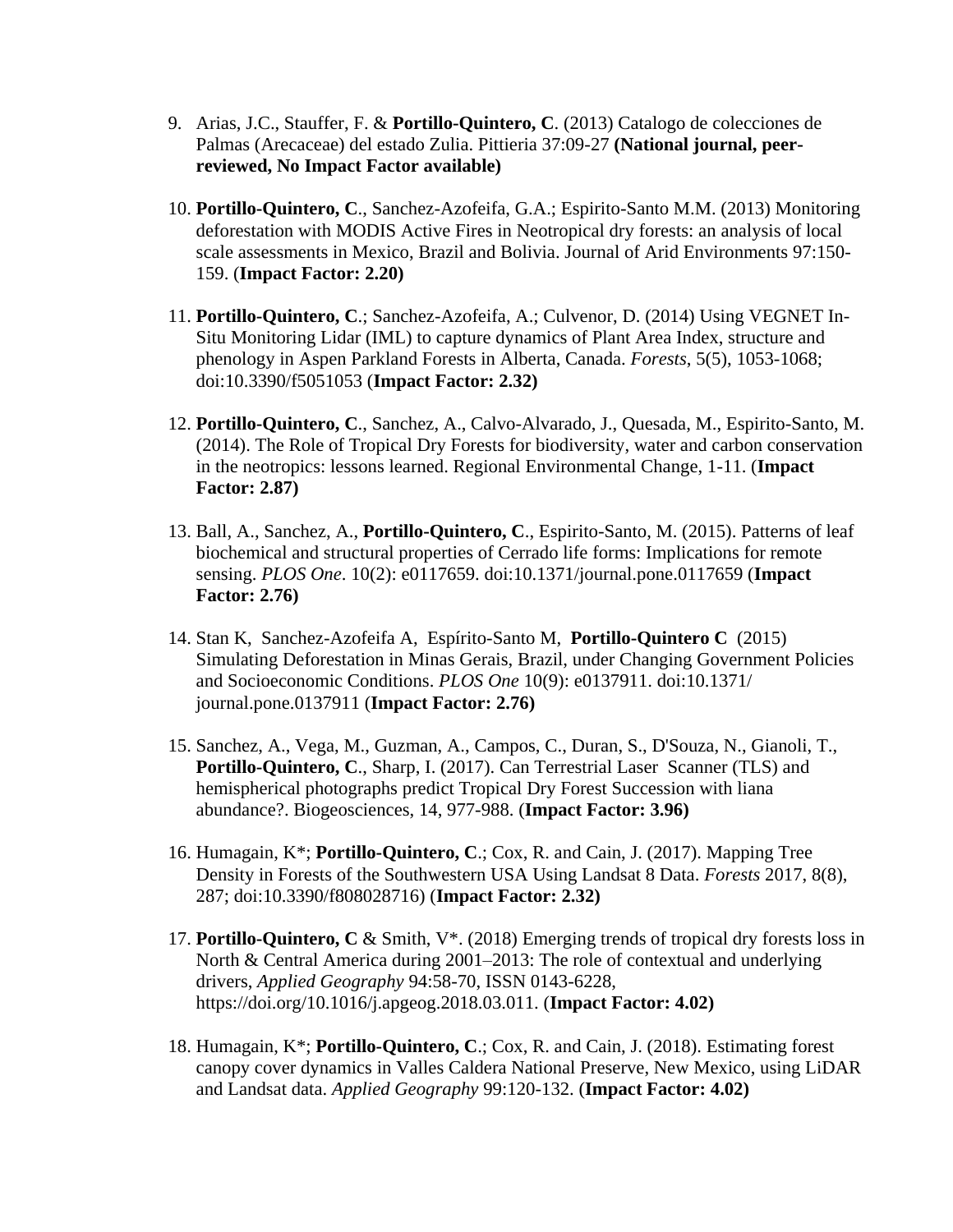19. Smith, V.\*; **Portillo-Quintero, C**.; Sanchez, G.A.; Hernandez-Stefanoni, J.L. (2019). Assessing the accuracy of detected breaks in Landsat time series as predictors of small scale deforestation in tropical dry forests of Mexico and Costa Rica. *Remote Sensing of Environment*. 221:707-721. (**Impact Factor: 8.89)**

#### **Submitted to peer-review journal:**

20. Jackson, M.\*; **Portillo-Quintero, C**.; Cox, R.; Ritchie, G.; Humagain, K.; Subedi, M. (2019, under review). Evaluating the influence of seasonality, UAV altitude and image classifier on Honey Mesquite and Yellow Bluestem mapping. Submitted to the journal of *Rangeland Ecology and Management* (Impact Factor: 1.94) in July 2019.

#### **Proceedings: total of 1**

#### **Refereed**

#### **Volunteered: 1**

1. Jiang,S. C. **Portillo-Quintero, C**., A. Sanchez-Azofeifa and M. H. MacGregor, (2014) Predicting RF path loss in forests using satellite measurements of vegetation indices. Proceedings of the 39th Annual IEEE Conference on Local Computer Networks Workshops, Edmonton, AB, 2014, pp. 592-596. doi: 10.1109/LCNW.2014.6927707

#### **Technical reports: total of 17**

- o Annual Technical and Financial Reports (Years 2015, 2016, 2017, 2018). Project title: Deforestation dynamics in Tropical Dry Forests of Central America and the Caribbean using time-series of satellite imagery. Subcontract for the University of Alberta, Canada under the 'Tropi-Dry Collaborative Research Network 3 (supported by the Inter-American Institute for Global Change Research (IAI)-US National Science Foundation Grant GEO-1128040).
- o Interim and Final Report (2016). Project title: MGT, Wetland/Floodplain, Coyote Springs Salt Cedar Removal and Restoration for Natural Resources, Kirtland Air Force Base, Albuquerque, New Mexico. U.S. Army.
- o Semi-annual technical reports (January & September of 2016, 2017, 2018). Project title: High-resolution image spectrometry of leaf stress and mechanical foliar damage caused by thrips in cotton seedlings. Bayer CropScience.
- o Annual progress reports. (2016, 2017, 2018, 2019). Project title: Historical trends of the landscape structure of plant communities of Sand Shinnery Oak Prairie in the Southern High Plains: establishing a foundation for the restoration of lesser. USDA - NRC/Pheasants Forever.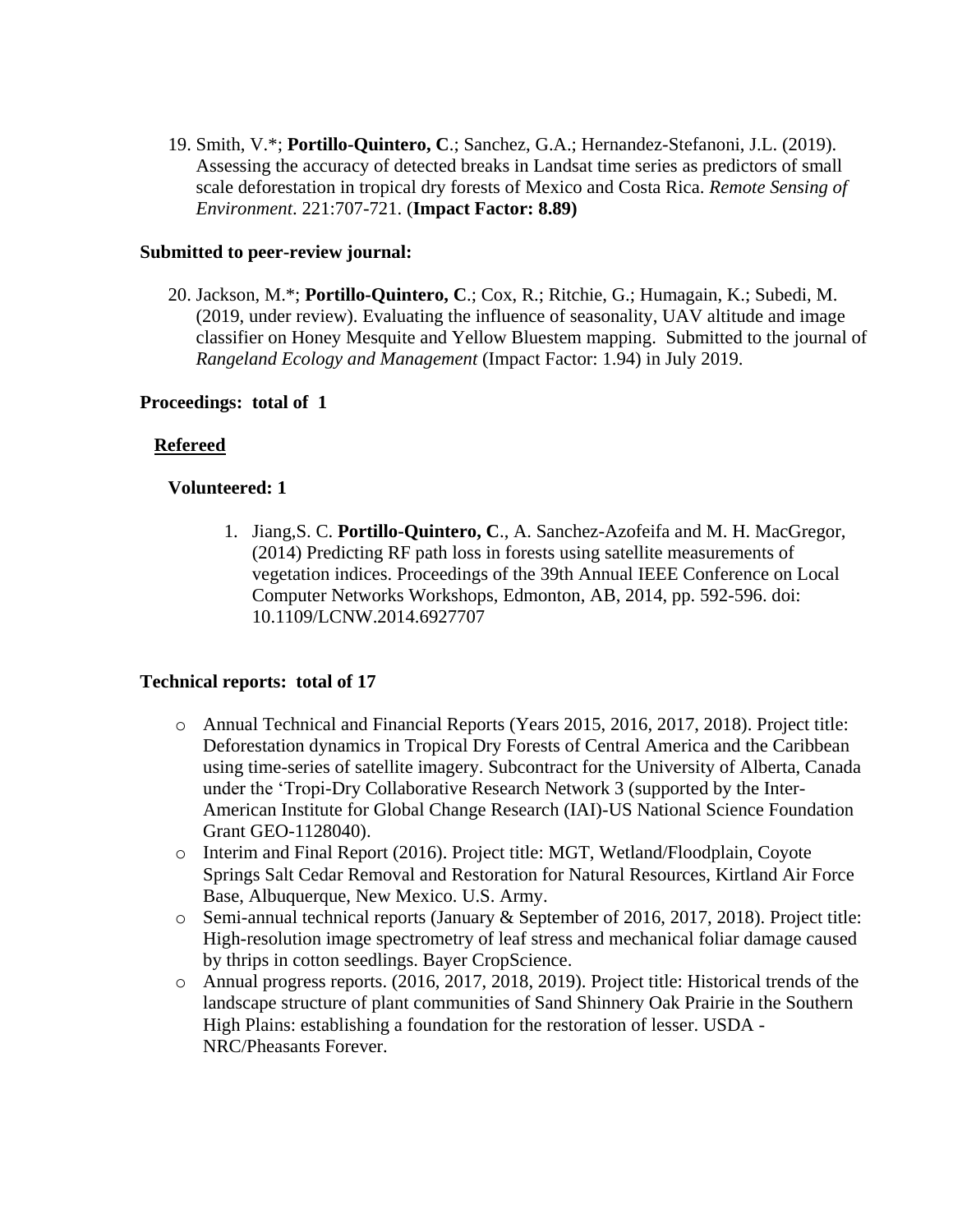o Trimester technical progress reports. (2018, 2019). Project title: RFP No. 209f for Endangered Species Research Projects for the Texas Kangaroo Rat. Texas Comptroller of Public Accounts.

#### **Other publications: total of 5**

#### *Popular Press articles*

- June 2004. Author: Portillo, Carlos. New tools for new challenges for the conservation of the environment. Journal: La Razón-USA.Vol 2 Ed. 41 del 17 al 24 de Junio. Florida, USA.
- 2008. Author: Portillo, Carlos. Poverty, Corruption and Protected Areas. Journal: El Universal. Caracas, Venezuela.
- March 2019. 'Engineer: Satellite suggests fire caused Venezuela outage'. The Associated Press (AP News**).** Interviewed by reporter Christine Armario as an expert in remote sensing and Venezuelan affairs. Press article available at: https://www.apnews.com/084df76c2f6f46568f44c850c503a30c
- March 2019. 'Fires in Venezuela's El Guri Complex Could Have Sparked Blackout'. The Wall Street Journal (WSJ**).** Interviewed by reporter Ryan Dube as an expert in remote sensing and Venezuelan affairs. Press article available at: https://www.wsj.com/articles/fires-in-venezuelas-el-guri-complex-could-have-sparkedblackout-11552667168
- April 2019. CASNR News: 'Texas Tech team assesses grassland habitat change of two native Texas reptiles'. Available online at: https://www.depts.ttu.edu/agriculturalsciences/news/

#### **PRESENTATIONS AND LECTURES: total of 39**

**\***for supervised or co-supervised TTU students

- October 2003. **Portillo Quintero, C.A.** Tropical Forests Threatened!. Ciclo de Ponencias de MBLUZ. University of Zulia, Maracaibo, Venezuela.
- November 2003. **Portillo-Quintero, C.** Determination of extinction risk of the terrestrial ecosystems of Guasare, Cachirí and Socuy river basins. Centro de Ecologia, Instituto Venezolano de Investigaciones Científicas. Caracas, Venezuela.
- November 2003. **Portillo Quintero, C.A** & Cifuentes, N.A. Biological Corridors. Feria Científicotécnica Nacional Estudiantil 2003, ASOVAC 2003. Maracaibo, Venezuela.
- April 2004. **Portillo-Quintero, C.A**. Sustainable Management of Lake Maracaibo Basin: conservation status of its forests. Forum: Descubriendo el Lago de Maracaibo. Organizedby NGO "ACLAMA". Maracaibo, Venezuela.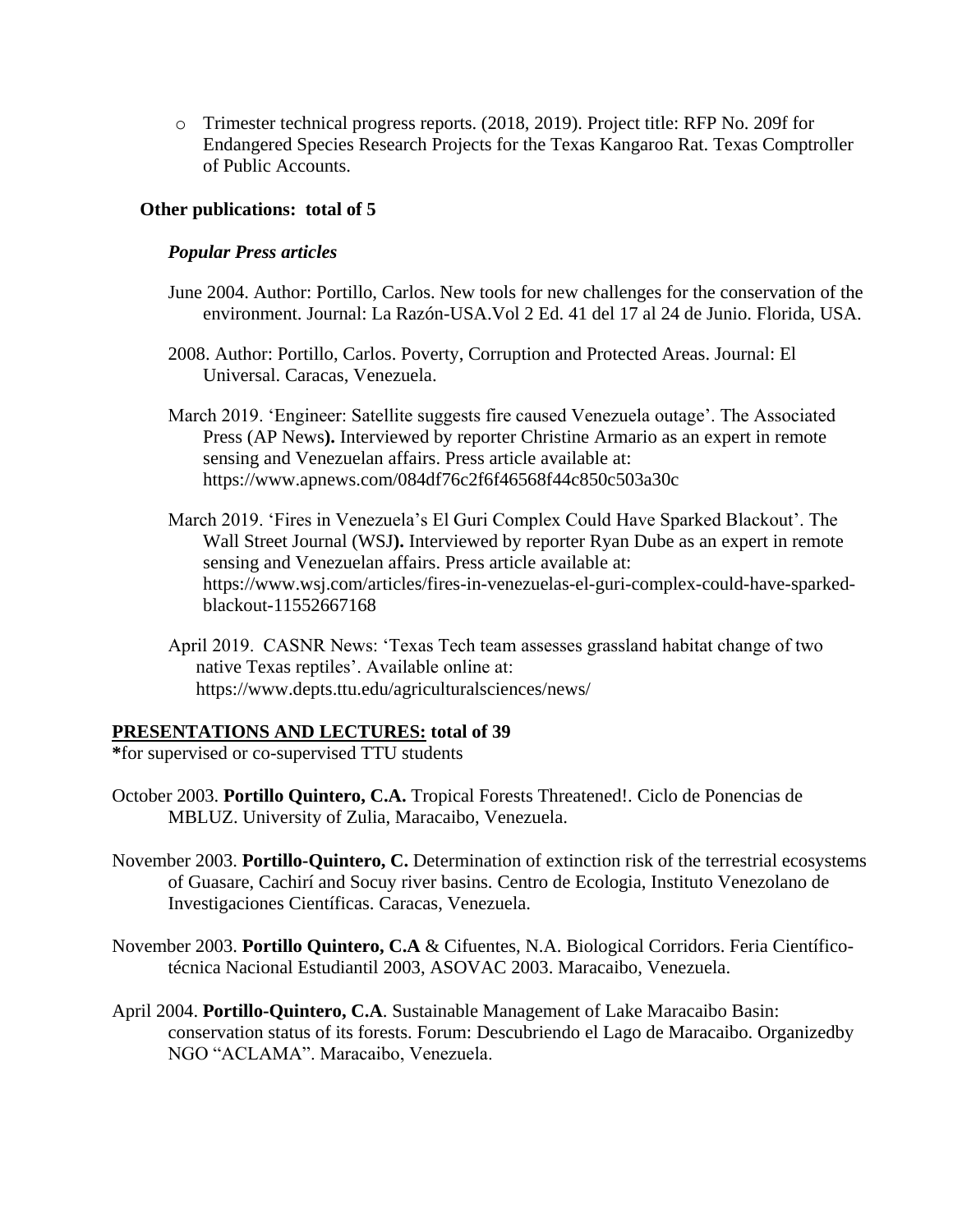- July 2005. **Portillo-Quintero, C**. The Ecological footprint of Coal in the Guasare watershed, Venezuela. Biology Department, Universidad del Zulia, Maracaibo, Venezuela.
- July 2006. **Portillo-Quintero, C**. Assessing the Conservation Status of the Tropical Dry Forests of the Americas. Presented at the TROPI-DRY Working Group Meeting. Isla de Margarita, Venezuela.
- August 2006. **Portillo-Quintero, C;** Sanchez-Azofeifa & Wright, J. The threat of fire to the terrestrial ecosystems of Lake Maracaibo Basin. I Congreso Internacional de la Cuenca del Lago de Maracaibo. Maracaibo, Venezuela.
- August 2006. **Portillo-Quintero, C**. Fragmentation and Connectivity of the riparian forests of Lake Maracaibo Basin. I Congreso Internacional de la Cuenca del Lago de Maracaibo. Maracaibo, Venezuela.
- August 2006. **Portillo-Quintero, C.** Deforestation in Lake Maracaibo Basin. Colegio de Ingenieros del Estado Zulia. Maracaibo, Venezuela.
- September 2006. **Portillo-Quintero, C**. TROPI-DRY research network: a new data source from the tropical seasonally dry forests. Presented at the SpecNet Meeting. Santa Barbara, California. USA.
- May 2007. **Portillo-Quintero, C**. Tropical Forests of Venezuela: extent and conservation status. ACLAMA Seminar Series. Public Talk at Colegio de Ingenieros del Estado Zulia. Maracaibo, Venezuela.
- May 2007. **Portillo-Quintero, C**. Tropical Forests of Venezuela: extent and conservation status. Symposia: Deforestation and ecological restoration of degraded areas. XVII Congreso Venezolano de Botánica. Maracaibo, Venezuela.
- July 2007. Rodriguez, JP; Nassar, J.; Rodriguez-Clark, K.; **Portillo-Quintero, C**; Zager, I.; Carrasquel, F. & Zambrano, S. Multi-scale assessment of tropical dry forest extinction risk and conservation priorities in northern Venezuela. 2007 Annual Meeting of the Association for Tropical Biology and Conservation (ATBC). Morelia, Mexico.
- July 2007. **Portillo-Quintero, C** & Sanchez-Azofeifa, A. Extent and Conservation Status of Neotropical Dry Forests. Symposium: Human and Biophysical Dimensions of Neotropical Dry forests: Results from a collaborative research network. 2007 Annual Meeting of the Association for Tropical Biology and Conservation (ATBC). Morelia, Mexico.
- November 2008. **Portillo-Quintero, C** & Sanchez-Azofeifa, A. Extent and Geographical distribution of tropical dry forests of America: implications for its management and conservation. In Symposia: "Tropi-Dry: Global change, Conservation and Sustainable Management of the Tropical Dry Forests of America". Congreso Mexicano de Ecología. Nov 2008. Merida, Yucatan, Mexico.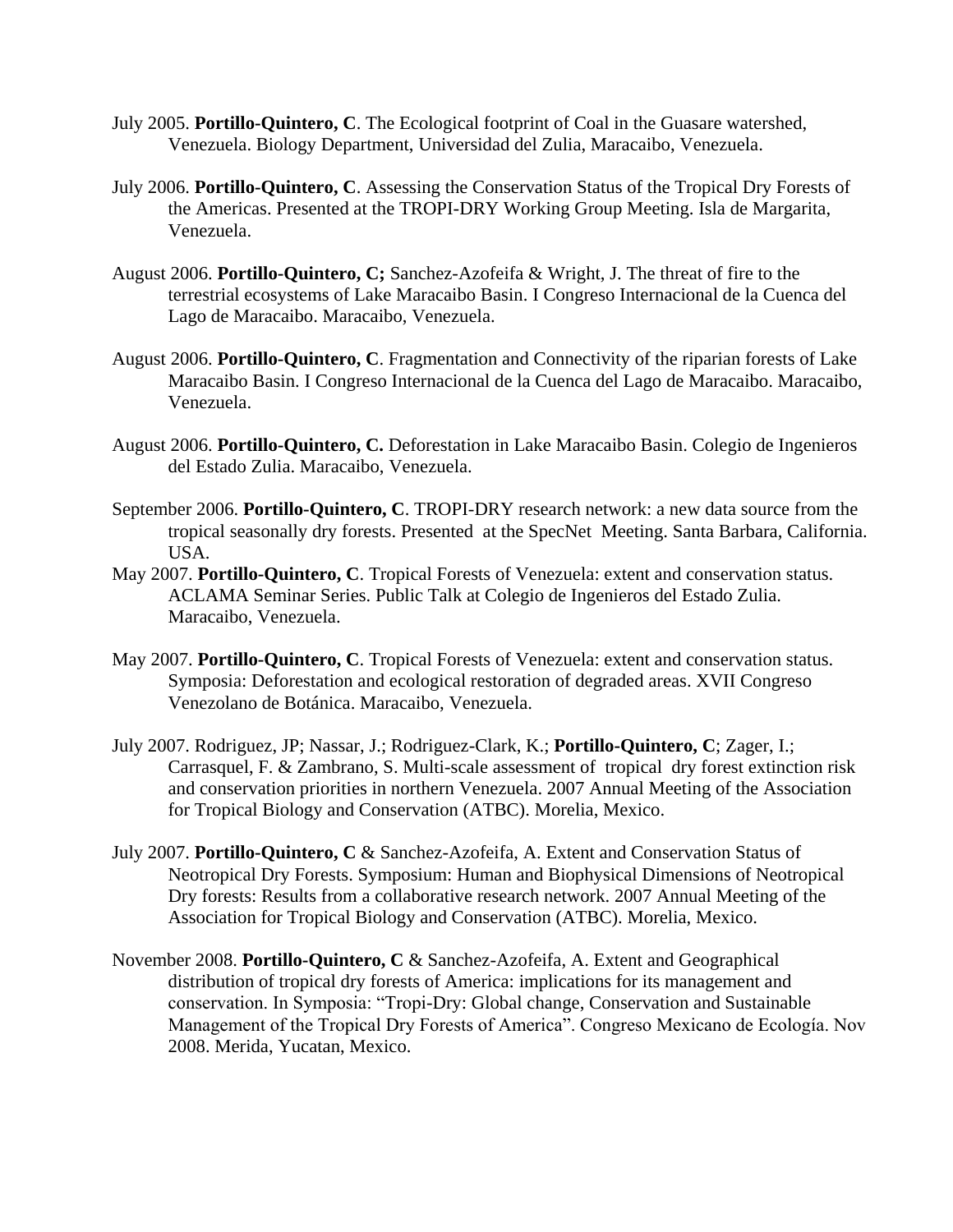- February 2009. **Portillo-Quintero, C**. Extent and Geographical distribution of tropical dry forests of America. Tropi-Dry Collaborative Research Network Annual Meeting. Chamela-Cuixmala Biosphere Reserve, Jalisco, Mexico.
- May, 2009. **Portillo-Quintero, C**. Towards an Ecosystem Monitoring System for the Lake Maracaibo Basin. Colegio de Ingenieros del Estado Zulia. Maracaibo, Venezuela.
- December 2010. **Portillo-Quintero, C**. Elaboration of a updated vegetation cover map of the Pueblo Viejo watershed using high resolution imagery. Oral presentation for Fundación "Ayudemos al Lago" of the Banco Occidental de Descuento (BOD). Maracaibo, Venezuela.
- February 2011. **Portillo-Quintero, C**. Elaboration of a updated vegetation cover map of the Pueblo Viejo watershed using high resolution imagery. Oral presentation for the Institute of Control and Conservation of Lake Maracaibo Basin, (ICLAM).
- April 2011. **Portillo-Quintero, C**. & Hernández, M. Conservation Status of Venezuelan tropical forests. I Congress on Environmental Sustaintability. Universidad Bolivariana de Venezuela.
- May, 2011. **Portillo-Quintero, C**. Use of Remote Sensing for identifying spatial patterns of biodiversity in arid and semiarid ecosystems of North-Western Venezuela. Science & Technology Symposium at IUTAG. Coro, Edo. Falcón. Venezuela.
- November 2011. **Portillo-Quintero, C**. Estimation of Forest cover and deforestation trends in the Lake Maracaibo Basin using remote sensing. 1st Symposium on Perspectives of Euthrophization of Lake Maracaibo Basin: past, present and future. Museum of Contemporary Arts of Zulia (MACZUL).
- August 2012. **Portillo-Quintero, C**. Deforestation patterns and trends in the Lake Maracaibo Basin, Venezuela. Colegio de Ingenieros del Estado Zulia. Maracaibo, Venezuela.
- September 2013. **Portillo-Quintero, C**., GIS Day, "Investigating tropical forest ecological dynamics using GIS and Remote Sensing," University of Alberta, Edmonton, Canada.
- March 2014. **Portillo-Quintero, C**., Sanchez-Azofeifa, A. "Remote Sensing of the first frontier of LUCC in the Americas: the Tropical Dry Forests". Earsel/NASA Land Use Land Cover Workshop "Frontiers in Earth Observation for Land System Science". Berlin, Germany.
- December 2014. **Portillo-Quintero, C**., Geography Seminar, "Observing life as it happens: remote sensing platforms for very high resolution monitoring of ecosystem dynamics," Lubbock.
- December 2015. **Portillo Quintero, C**., Smith, V\*., Cao, G. "Emerging deforestation trends in tropical dry forest ecoregions of Mexico and Central America," American Geophysical Union Meeting 2015, San Francisco, California, USA.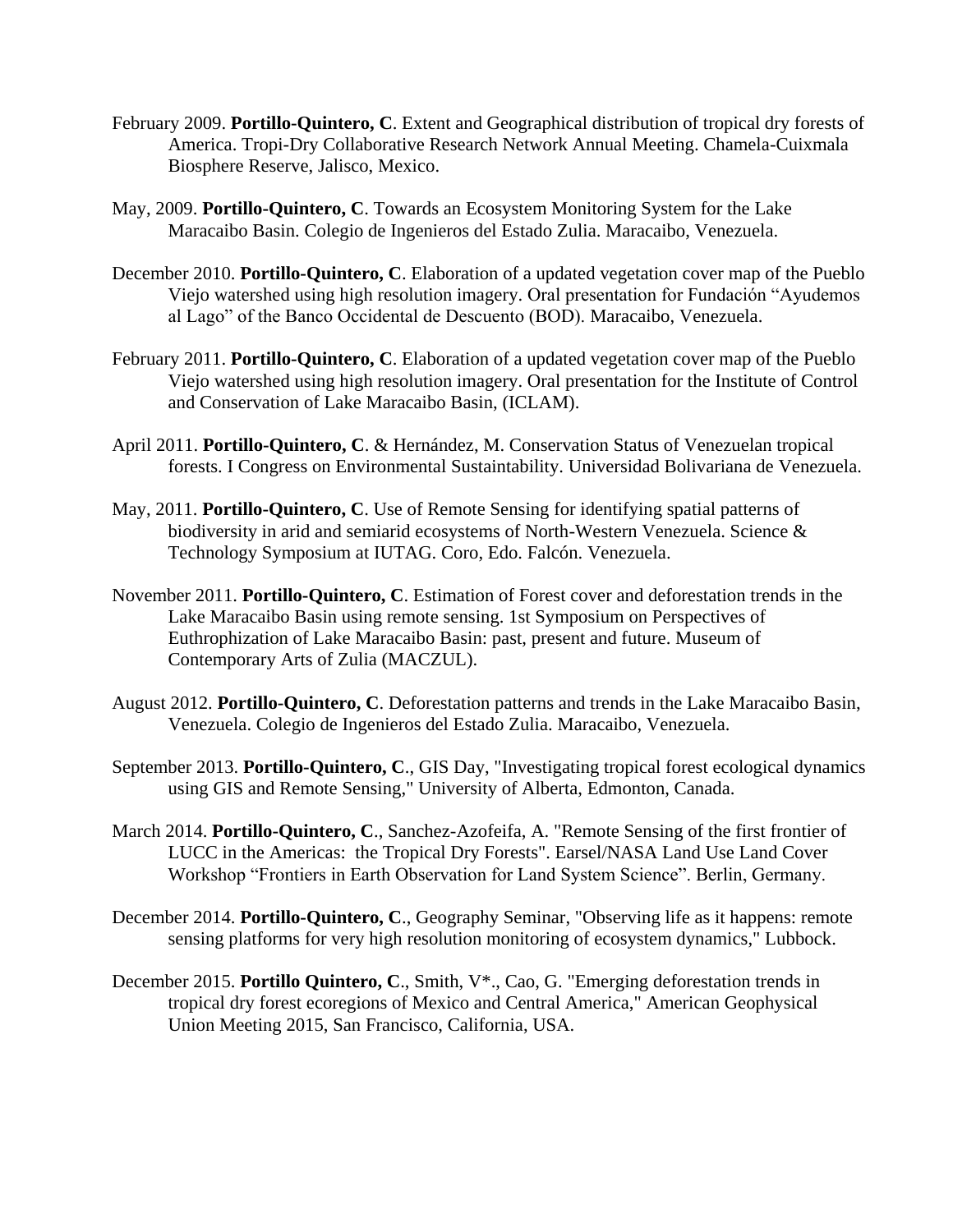- February 2016. Humagain, K\*., **Portillo Quintero, C**., Cox, R., Cain, J., , "Mapping structural diversity of trees in the Southwest Jemez Mountains of New Mexico using Landsat 8 Data", Society for Range Management, Corpus Christi, Texas.
- July 2016. **Portillo-Quintero, C**. Remote Sensing as a tool for monitoring ecosystem services in tropical forests. In: Seminar "Professional Development Seminar on Management Ecosystem Services from Tropical Forests". Liberia, Costa Rica. 25-30 July, 2016. Organized by the Interamerican Institute of Global Change Research (IAI). http://www.iai.int/?p=11917
- July 2016. Barnes, M., Soto, S. D., Mach, C., **Portillo Quintero, C**., Rockwell, C., Erickson, K., "Combining multiple species distribution modeling approaches to predict suitable habitat for the invasive aquatic macrophyte Hydrilla verticillata," Aquatic Plant Management Society 56th Annual Meeting, Grand Rapids, MI.
- July 2016. Soto, S. D., Mach, C., **Portillo Quintero, C**., Rockwell, C., Erickson, K., Barnes, M., "Incorporation of biotype alters species distribution model predictions of suitable habitat for the invasive aquatic macrophyte Hydrilla verticillata," Aquatic Plant Management Society 56th Annual Meeting, Grand Rapids, MI.
- August 2016. Raleigh, D\*., **Portillo Quintero, C**., Grisham, B., Johnson, B., Athearn, N., Collins, D., Oldenburger, S., Conway, W., McIntyre, N., , "Assessing Sandhill Crane overwintering resource use in west Texas using GIS and remote sensing.," Ecological Society of America. Ft. Lauderdale, FL.
- August 2016. Soto, S. D., Mach, C., **Portillo Quintero, C**., Rockwell, C., Erickson, K., Barnes, M. "Incorporation of biotype alters species distribution model predictions of suitable habitat for the invasive aquatic macrophyte Hydrilla verticillata," Ecological Society of America 101st Annual Meeting, Fort Lauderdale, FL.
- October 2016. De la Piedra, S\*, **Portillo Quintero, C**., Grisham, B., Boal, C., Haukos, D., Heck, W. Student Conference on Conservation Science, "Remotely-sensed vegetation seasonality parameters for monitoring wildlife populations," American Museum of Natural History, New York, USA.
- July 2017. **Portillo-Quintero, C**. & Wan, Zhanming\*. Forest Conservation in No Man's Land: forest loss and protected areas in the Catatumbo Basin. In the symposium: "Eliminating a false dichotomy: the importance of human-modified landscapes for conservation plans". Annual Meeting of the Association for Tropical Biology and Conservation (ATBC). Merida, Mexico.
- August 2018. Jackson, M\*; **Portillo-Quintero, C**; Cox, R.; Ritchie, G. Evaluating the use of uavbased remote sensing system to detect rangeland plant species in the Texas Panhandle. Poster Presentation given at the International Aridlands Conference, Texas Tech University. Lubbock, TX.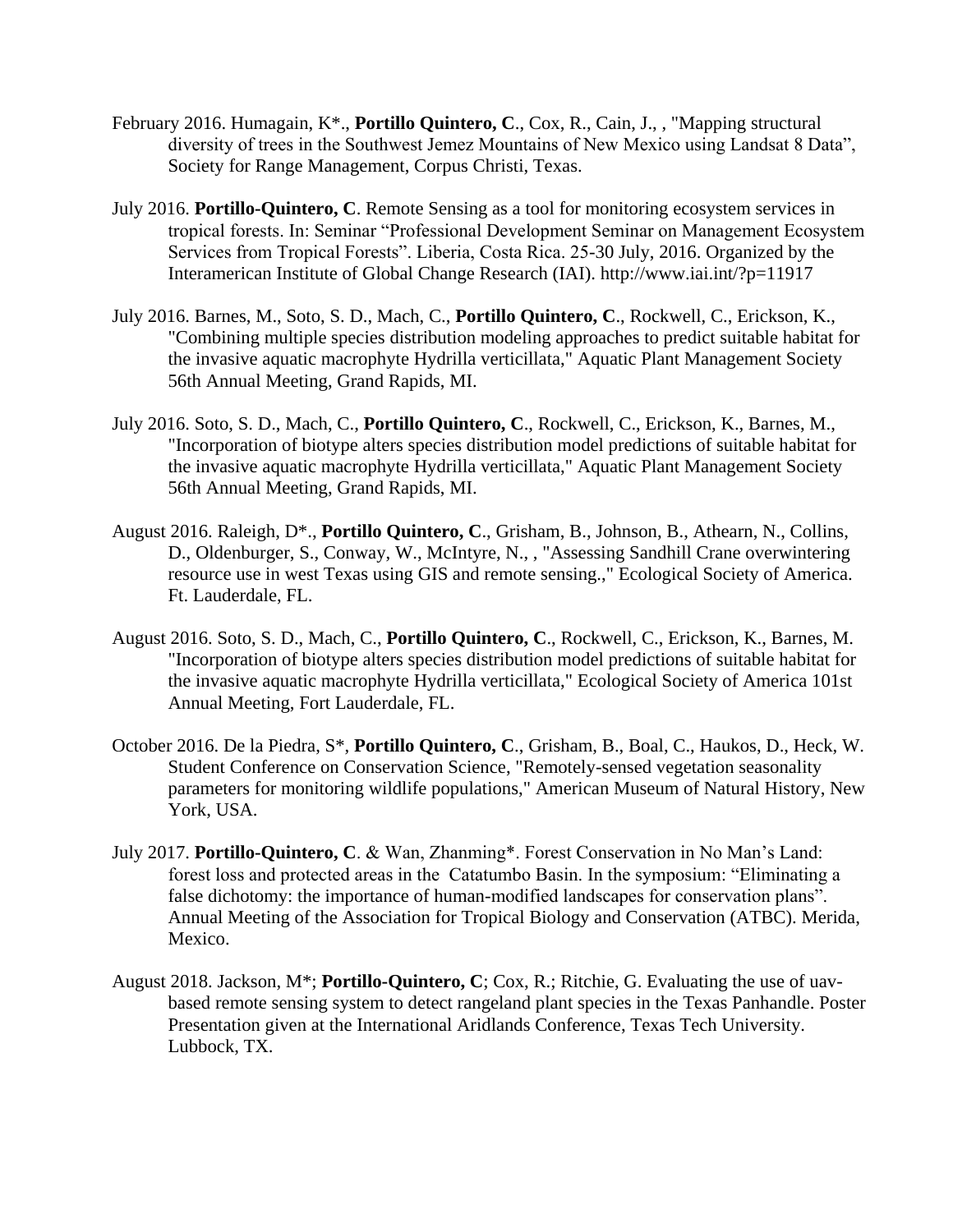- August 2018. **Portillo-Quintero, C**; Sanchez-Azofeifa A. Remote sensing of neotropical dry forests: insights from a decade of research. Oral Presentation given at the International Aridlands Conference, Texas Tech University. Lubbock, TX.
- October 2018. **Portillo-Quintero, C**; Grisham, B.; Boal, C.; Haukos, D.; Hagen, C. & Wan, Z\*. Assessing the Extent and Landscape Structure of Sand Shinnery Oak Prairie in the Southern High Plains Using GIS and Remote Sensing: Challenges and Future Directions . Oral Presentation at the "Texas GIS Forum 2018"; Texas Natural Resources Information System; Austin, Texas.
- October 2018. **Portillo-Quintero, C**; Perotto, H; Jackson, M\*. From the box to image analysis: onsite demonstration of an unmanned aerial system. Oral Presentation at the Technical Session entitled "Advances in Geospatial Technologies: New tools, new questions" organized by Dr.Portillo-Quintero (TTU); Dr. Perotto Texas A&M) and Dr. Cox (TTU). Annual Meeting of the Texas Chapter of the Society of Range Management, Lubbock, Texas.
- March 2019. **Portillo-Quintero, C**. Land Abandonment and Forest Restoration in Latin America: stories from Central America and the Colombia-Venezuela frontier. 4th Hispanic/Latinx Research and Creativity Symposium. Texas Tech University, Lubbock, TX. USA.

# **GRADUATE STUDENT COMMITTEES:**

# **Completed: 12**

### **Chaired: total of 6**

### **M.S.**

- 1. Daniel Raleigh, Completed in 2016. Title of thesis: Geodatabase design and implementation for Sandhill Crane wintering habitat conservation
- 2. Sylvia de la Piedra, Completed in 2017. Title of thesis: Assessment of vegetative seasonality patterns as related to productivity and home range sizes of lesser prairie chickens in west Texas and eastern New Mexico.
- 3. Alsulaiman, Abdullah, Completed in 2017. Title of Thesis: Land use/Land cover Trends in 28 Reservoirs of The Brazos River: a preliminary analysis using NLCD data (2001-2011).
- 4. Vaughn Smith, Completed in 2017, Title of thesis: Near Real-Time Monitoring of Deforestation in the Tropical Dry Forests of Latin and Central America
- 5. Matthew Jackson, Completed in 2019, Title of thesis: Evaluating the effectiveness of UAV-based remote sensing systems to detect rangeland plant species in the Texas panhandle
- 6. Nwasinachi Menkiti, Completed in 2019, Title of Thesis: Understanding land cover change in a dry sub-humid nature reserve in Ghana through OpenStreetMap and remote sensing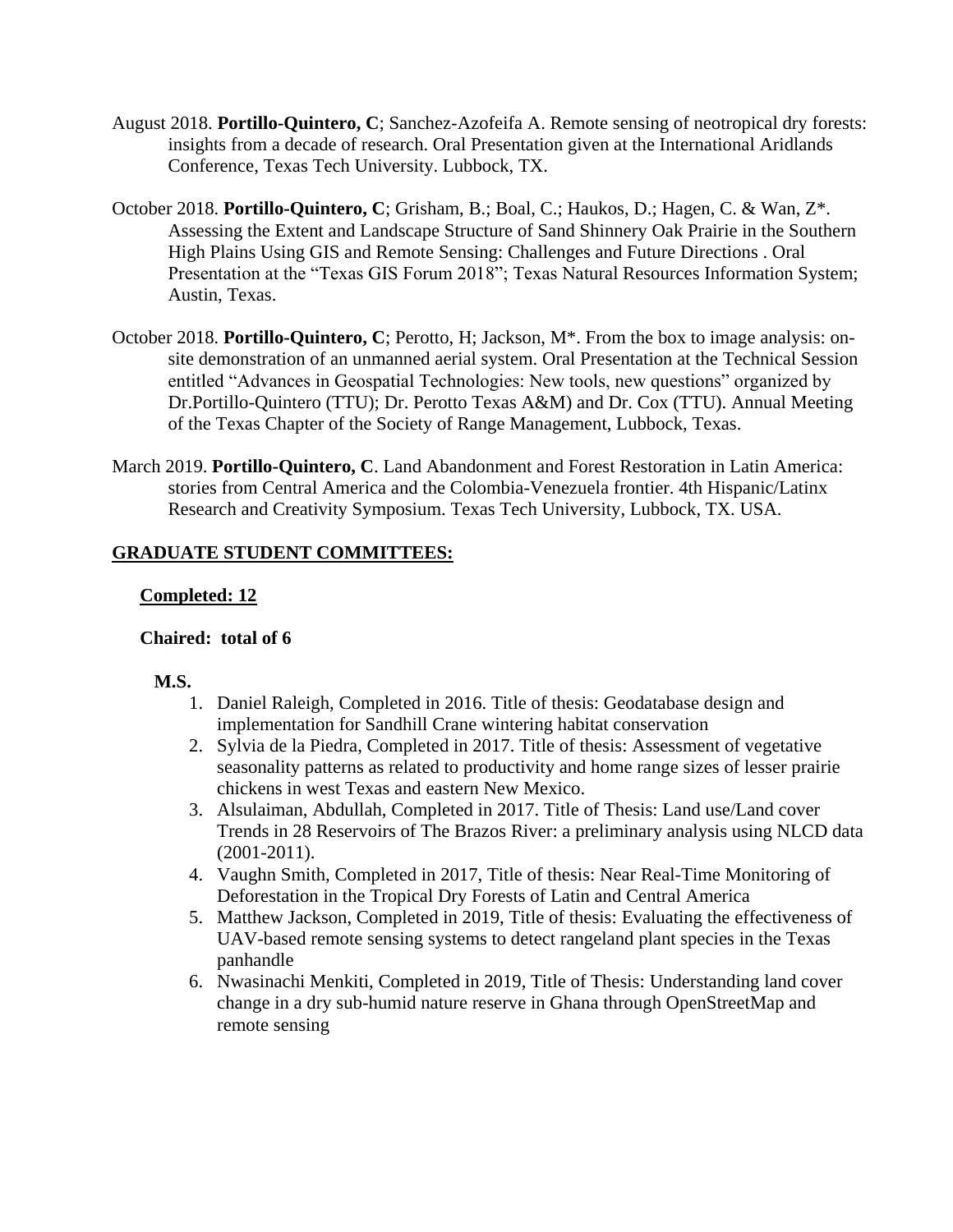### **Committee member of MS/PhD completed: total of 6**

- 1. Seydou Toe, MS, Completed in 2017, Department of Natural Resources Management, College of Agricultural Sciences and Natural Resources, TTU.
- 2. De Gao, PhD, Completed in 2017, Department of Natural Resources Management, College of Agricultural Sciences and Natural Resources, TTU
- 3. Morgan Martin, MS, Completed in 2018, Department of Plant and Soil Science, College of Agricultural Sciences and Natural Resources, TTU.
- 4. Geeta Kharel, MS, Completed in 2018, Department of Plant and Soil Science, College of Agricultural Sciences and Natural Resources, TTU.
- 5. Ryan Jost, MS, Completed in 2018, Department of Geosciences, College of Arts and Sciences, TTU.
- 6. Congliang Zhang, MS, Completed in 2019, Department of Geosciences, College of Arts and Sciences, TTU.

# **In progress: 13**

### **Chair: total of 1**

### **Ph.D.**

1. Nwasinachi Menkiti, Interdisciplinary PhD in Landscape Planning, Management & Design (LPMD; College of Architecture). Anticipated completion date: Fall 2019.

### **Co-Chair: total of 1**

### **Ph.D.**

1. Mukti Subedi, PhD in Wildlife, Aquatic, and Wildlands Science and Management. Anticipated completion date: Fall 2022. Co-chaired with Dr. Samantha Kahl.

### **Committee member of MS/PhD in progress: total of 11**

- 1. Carlos J Garcia, PhD, Department of Natural Resources Management, College of Agricultural Sciences and Natural Resources, TTU.
- 2. Cristina Rios Blanco, PhD, Cristina Rios Blanco, PhD, Department of Plant and Soil Science, College of Agricultural Sciences and Natural Resources, TTU.
- 3. John Stuhler, PhD, Cristina Rios Blanco, PhD, Department of Plant and Soil Science, College of Agricultural Sciences and Natural Resources, TTU.
- 4. Juan Garcia, PhD, Department of Natural Resources Management, College of Agricultural Sciences and Natural Resources, TTU.
- 5. Katheryn Watson, PhD, Department of Natural Resources Management, College of Agricultural Sciences and Natural Resources, TTU.
- 6. Kathryn Brautingham, PhD, Department of Natural Resources Management, College of Agricultural Sciences and Natural Resources, TTU.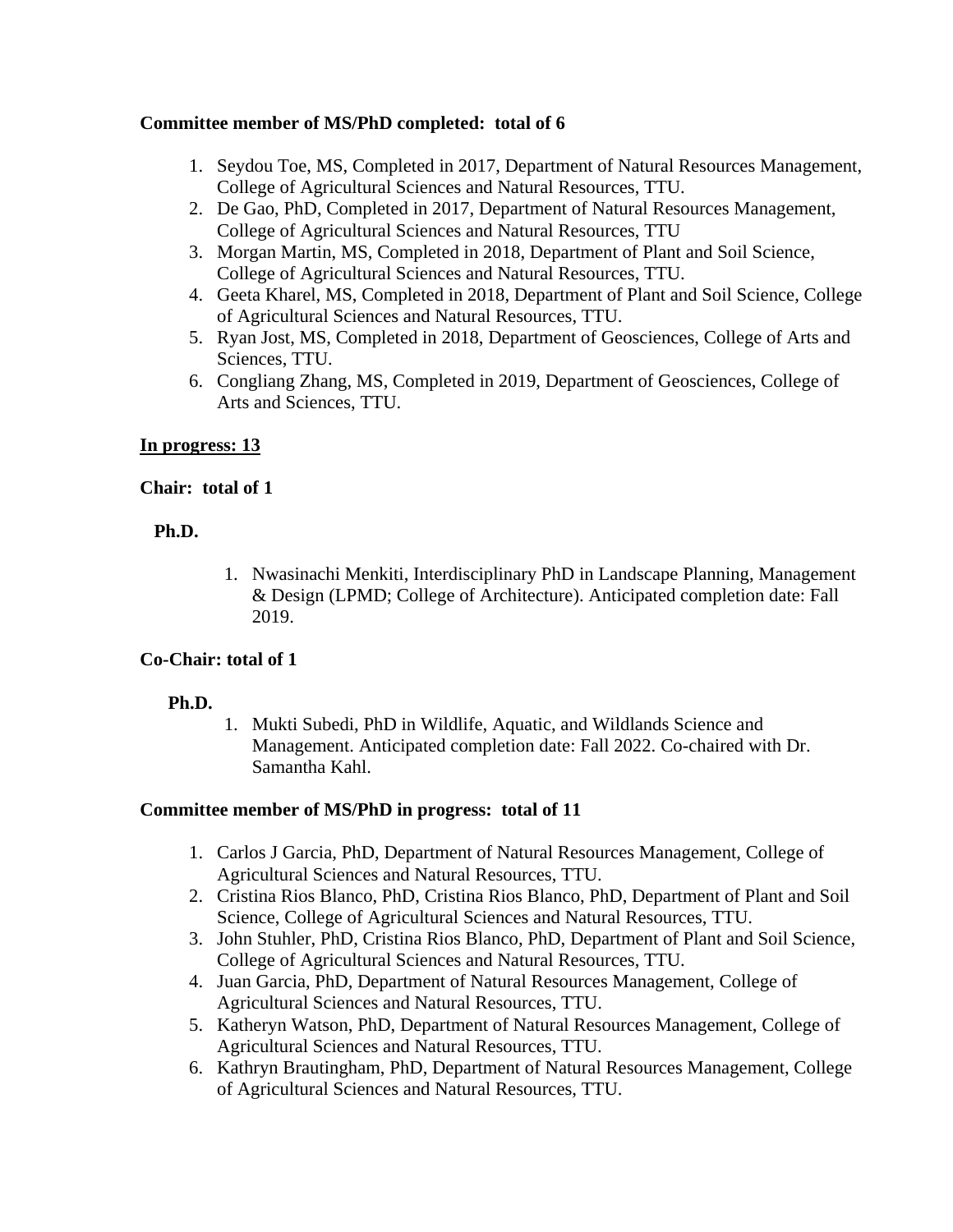- 7. Manpreet Singh, MS, Department of Plant and Soil Science, College of Agricultural Sciences and Natural Resources, TTU.
- 8. Atinderpal Singh, MS, Department of Plant and Soil Science, College of Agricultural Sciences and Natural Resources, TTU.
- 9. Andres Cordero, PhD, Department of Biology, College of Arts and Sciences, TTU.
- 10. Gabriela Reyes –Palomeque, PhD, Department of Natural Resources, Center for Scientific Research of Yucatan (CICY).
- 11. Eric Gamboa, PhD, Department of Natural Resources, Center for Scientific Research of Yucatan (CICY).

# **TEACHING RESPONSIBILITIES:**

NRM 4000 Internship (Years:17,18, 19)

NRM 4001 Undergraduate Research (Years:18,19)

NRM 4315 Spatial Analysis in Natural Resource Management (Years: 15,16,17,18,19)

NRM 5404 Aerial Terrain Analysis (Years: 19)

NRM 6001 Selected Topics in Range Science: Advanced Remote Sensing (Years:16)

NRM 6303 Imagery Interpretation for Natural Resource Management (Years: 15,16,17,18,19)

NRM 6305 Geospatial Technologies in Natural Resource Management (Years:

15,16,17,18,19)

NRM 7000 Research (Years: 15,16,17,18,19)

# **GRANTS AND AWARDS: Total funded \$:** 2,415,865 **Own portion \$:** 593,085

### **Funded:**

### **2015**

- 1. **PI.** Title: Deforestation dynamics in Tropical Dry Forests of Central America and the Caribbean using time-series of satellite imagery. Subcontract for the University of Alberta, Canada under the 'Tropi-Dry Collaborative Research Network 3 (supported by the Inter-American Institute for Global Change Research (IAI)-US National Science Foundation Grant GEO-1128040). Total Amount funded: \$79,275. Own portion: \$79,275 (100%). Duration: 2015-2018
- 2. **Co-PI.** Title: Mappers Without Borders. USAID. Total Amount funded: \$999,000. Own portion: \$69,930 (7%). Duration: 2015-2018.

### **2016**

1. **Co-PI.** Title: MGT, Wetland/Floodplain, Coyote Springs Salt Cedar Removal and Restoration for Natural Resources, Kirtland Air Force Base, Albuquerque, New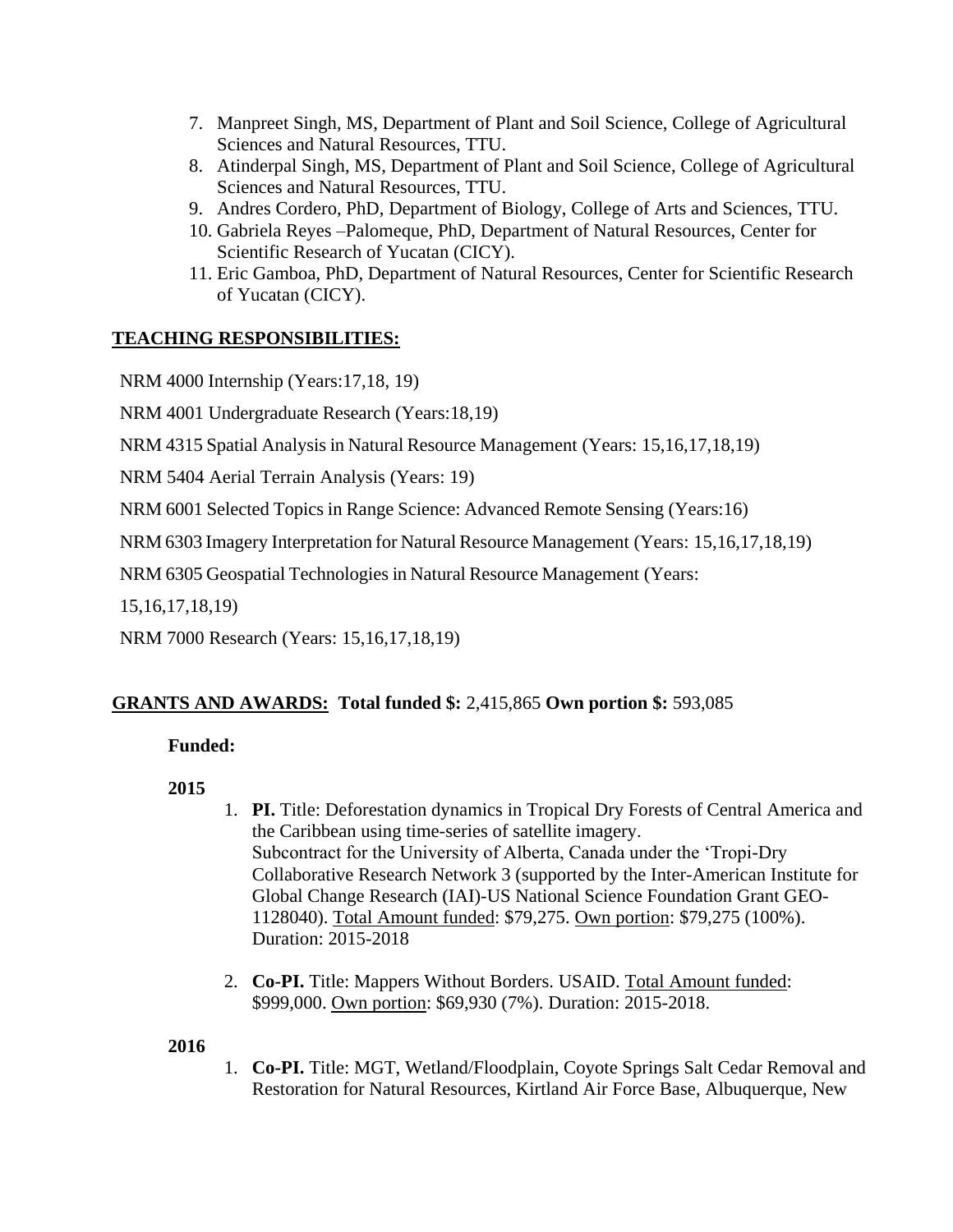Mexico. U.S. Army. Total Amount funded: \$89,827. Own portion: \$19,761 (22%). Duration: 2016.

- 2. **PI.** Title: High-resolution image spectrometry of leaf stress and mechanical foliar damage caused by thrips in cotton seedlings. Bayer CropScience. Total Amount funded: \$142,112. Own portion: \$56,844 (40%). Duration: 2016-2019.
- 3. **PI.** Title: Historical trends of the landscape structure of plant communities of Sand Shinnery Oak Prairie in the Southern High Plains: establishing a foundation for the restoration of lesser. USDA - NRC/Pheasants Forever. Total Amount funded: \$ 154,424. Own portion: \$ 108,096 (70%). Duration: 2016-2019.

#### **2018**

- 1. **Co-PI.** Title: Endangered Species Research Projects for the Texas Kangaroo Rat. Texas Comptroller of Public Accounts. Total Amount funded: \$79,482. Own portion: \$ 39,741 (50%). Duration: 2018-2019
- 2. **Co-PI.** Title: Landscape assessment of west and south Texas grasslands to inform conservation of two native reptile species of concern in Texas. Texas Comptroller of Public Accounts. Total Amount funded: \$869,745. Own portion: \$ 217,436.25 (25%). Duration: 2019-2022.

#### **2019**

1. **PI.** Title: Prototyping a monitoring system for detecting emerging deforestation trends in and around tropical forest reserves. International Research and Development Seed Grant, Office of International Affairs, Texas Tech University. Total Amount funded: \$2,000. Own portion: \$ 2,000 (100%). Duration: 2019

| <b>Project Title</b>                         |         | <b>Sponsor</b>                | Project      | Own portion  |
|----------------------------------------------|---------|-------------------------------|--------------|--------------|
|                                              |         |                               | Amount       |              |
| Landscape Assessment of West and South       | $Co-PI$ | Texas Comptroller of Public   | \$869,745.00 | \$217,436.25 |
| <b>Texas Grasslands</b>                      |         | Accounts                      |              |              |
| Historical trends of the landscape structure | PI      | <b>Pheasants Forever</b>      | \$154,424.00 | \$108,096.80 |
| plant communities of Sand Shinnery Oak       |         |                               |              |              |
| Salt Cedar Removal and Restoration for       | $Co-PI$ | $DOD -$                       | \$89,827.00  | \$19,761.94  |
| Natural Resources, Kirtland Air Force        |         | Army Corps of Engineers       |              |              |
| Base, Albquerque, New Mexico                 |         |                               |              |              |
| Mapping for Resilience University            | Co-PI   | United States Agency for Intl | \$999,000.00 | \$69,930.00  |
| Consortium                                   |         | Devpt                         |              |              |
| Tropi-Dry CRN3 subcontract                   | PI      | University of Alberta/IAI     | \$79,275.00  | \$79,275.00  |
| RFP No. 209f for Endangered Species          | $Co-PI$ | Texas Comptroller of Public   | \$79,482.00  | \$39,741.00  |
| Research Projects for the                    |         | Accounts                      |              |              |
| Texas Kangaroo Rat                           |         |                               |              |              |
|                                              |         |                               |              |              |
|                                              |         |                               |              |              |
|                                              |         |                               |              |              |
|                                              |         |                               |              |              |
|                                              |         |                               |              |              |
|                                              |         |                               |              |              |

# **Summary Table of funded projects**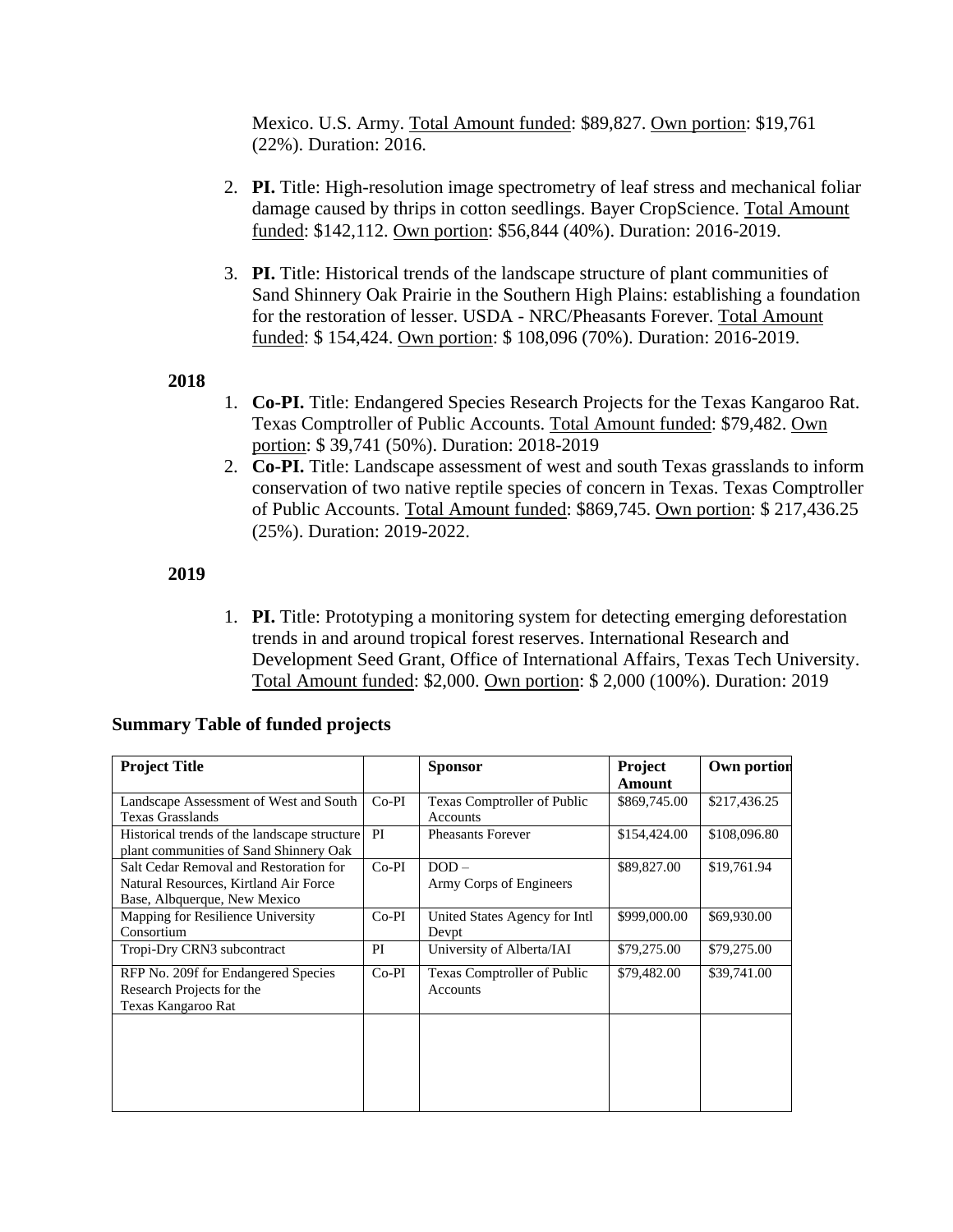| Not included in<br><b>TTU-Office of Research Services</b> |    |                                 |                             |             |
|-----------------------------------------------------------|----|---------------------------------|-----------------------------|-------------|
| High resolution spectrometry of                           | PI | Bayer                           | \$142,112.00                | \$56,844.80 |
| <b>Cotton Crops</b>                                       |    | CropScience/TTU                 |                             |             |
| Prototyping a monitoring system                           | PI | Office of International Affairs | \$2,000                     | \$2,000     |
|                                                           |    | TTU                             |                             |             |
|                                                           |    | <b>TOTAL</b>                    | \$2,415,865.00 \$593,085.79 |             |

### **OTHER PROFESSIONAL SERVICE:**

- 1. Reviewer, Forests (MDPI Journal), (September 2014 Present).
- 2. Reviewer, Remote Sensing (MDPI Journal) (January 2017 Present).
- 3. Peer review panel member for the "MEaSUREs: Making Earth System Data Records for use in Research Environments" projects under Research Opportunities in Space and Earth Sciences (ROSES) program, National Aeronautics and Space Administration (NASA), (July 2017).
- 4. PDS team advisor. Research subject: Ecosystem services: an evaluation and economic valuation of carbon uptake in the Guanacaste Conservation Area, Costa Rica. Monthly follow up of project developed by students from several Latin American institutions as part of the seminar "Professional Development Seminar on Management Ecosystem Services from Tropical Forests". Organized by the Interamerican Institute of Global Change Research (IAI).<http://www.iai.int/?p=1191>
- 5. Member of the Commission on Ecosystem Management and the Red List of Ecosystems Thematic Group, International Union for the Conservation of Nature, (July 1, 2017 - Present).
- 6. International Forestry Review, Reviewer, Journal Article. (January 2018 Present).
- 7. Reviewer, Ecosystems Services (Elsevier Journal), (January 2018 Present).
- 8. Peer-review panel member for the "ACCESS 2017: Advancing Collaborative Connections for Earth System Science" projects under Research Opportunities in Space and Earth Sciences (ROSES) program. National Aeronautics and Space Administration (NASA). (March 2018).
- 9. Grant Proposal Reviewer for the "Accelerating Scientific Discovery (ASDI) Program: Enhancing Data- and Compute-Intensive Research". Netherlands eScience Center (NLeSC) and Netherlands Organization for Scientific Research (NWO). (April 2018).
- 10. Reviewer, Journal of Environmental Management (Elsevier) (May 2018 Present).
- 11. Academic Editor, PLOS One (November 2018 Present).